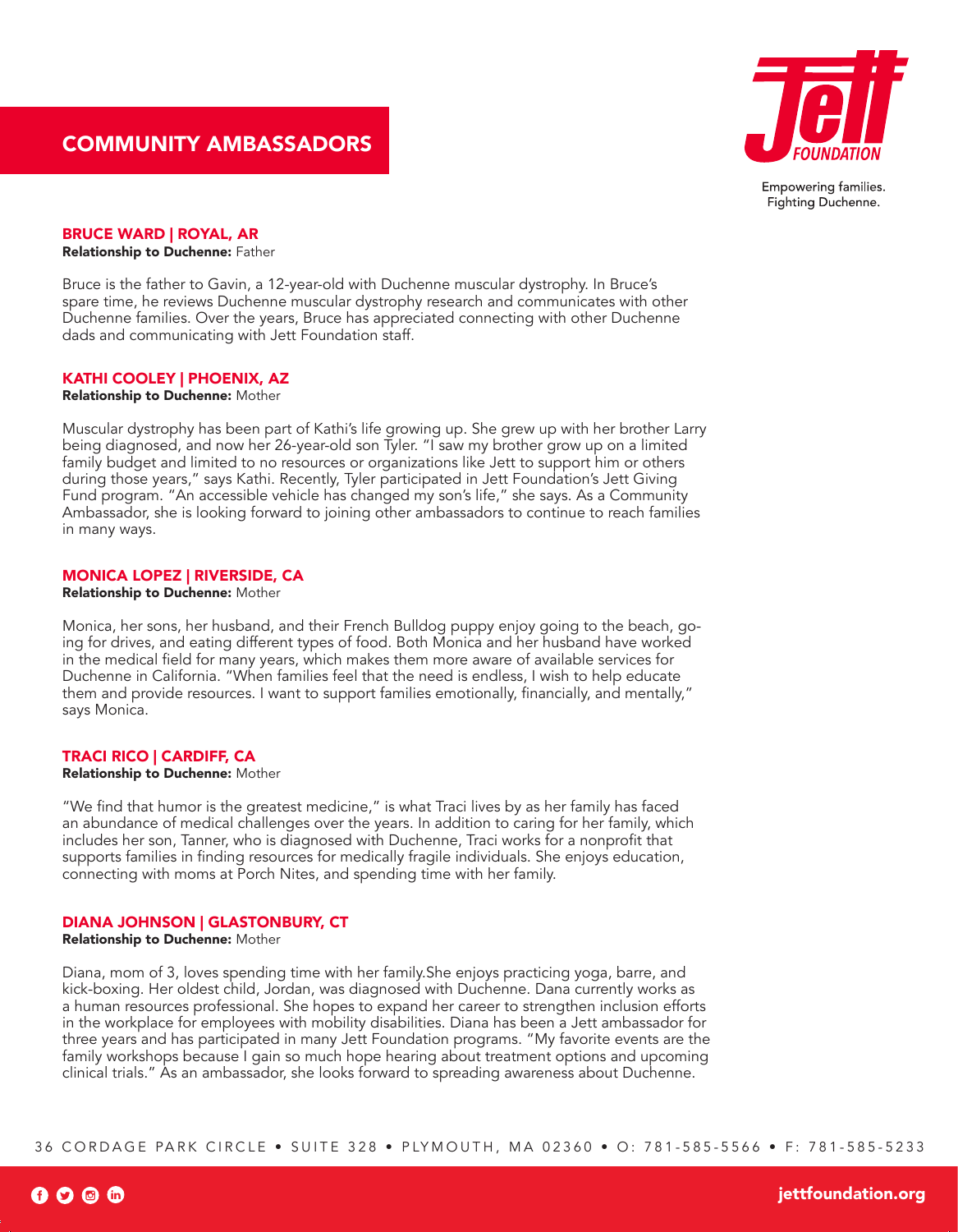

### LISA HUNTLEY | KANKAKEE, IL

Relationship to Duchenne: Grandparent

"I feel as though my mission in life was given to me when Ethen, my grandson, was diagnosed with Duchenne" says Lisa. Her grandson is 11-years-old, and was diagnosed with Duchenne at the age of 4. As a caretaker and advocate, Lisa desires to be a voice for Duchenne muscular dystrophy, a support system for others, and knowledgeable for her family. She says "I always participate in Porch Nites, where there is a lot of support and resources. After being a hairstylist for 35 years, I have become a great conversationalist and use that to get involved as much as possible."

## MARI SANDERS | FULTON, IL

Relationship to Duchenne: Grandmother

Mari is a mother and grandmother working in education. When her 17-year-old grandson Carter was first diagnosed with Duchenne, her family felt alone until they began their education journey, learning about research and treatments. Mari wants to be actively involved in this learning process for other families. Mari has been an ambassador for three years. As an ambassador, her goal is to share information that benefits Duchenne families and bring awareness of Jett Foundation to the Midwest. "I have made strong bonds with Mothers, Grandmothers, and caregivers. These interactions and instant connections remain strong in my mind," she says.

# ALLYSSA KOUGH | SCOTT CITY, KS

Relationship to Duchenne: Mother

Allyssa is the mother of 9-month-old Joslyn and 6-year-old Brody. The family learned of Brody's Duchenne diagnosis in 2020 and ever since have tried to raise awareness and become as involved as possible with the Duchenne community. Allyssa says, "It is on my radar to host a color run for the Duchenne community and share our story. I could talk about my sweet boy all day long!" She loves the awareness portion of the Ambassador program and feels she can bring friendliness, compassion, and more to the ambassador team!

# TRINA STELLY | ARNAUDVILLE, LA

Relationship to Duchenne: Mother

Though Duchenne has brought many challenges to her family's journey, Trina is very thankful for the supportive families in the Duchenne community that have helped along the way. Also a carrier of Duchenne, Trina is determined to help more than just her children who have Duchenne. "Losing our son to Duchenne was devastating, but we will always deal with the challenges it brings and I am not going to just walk away. I'm here for the long haul and to fight," says Trina. In addition to being a mom and an advocate, Trina enjoys being a wife of over 21 years and running the family farm.

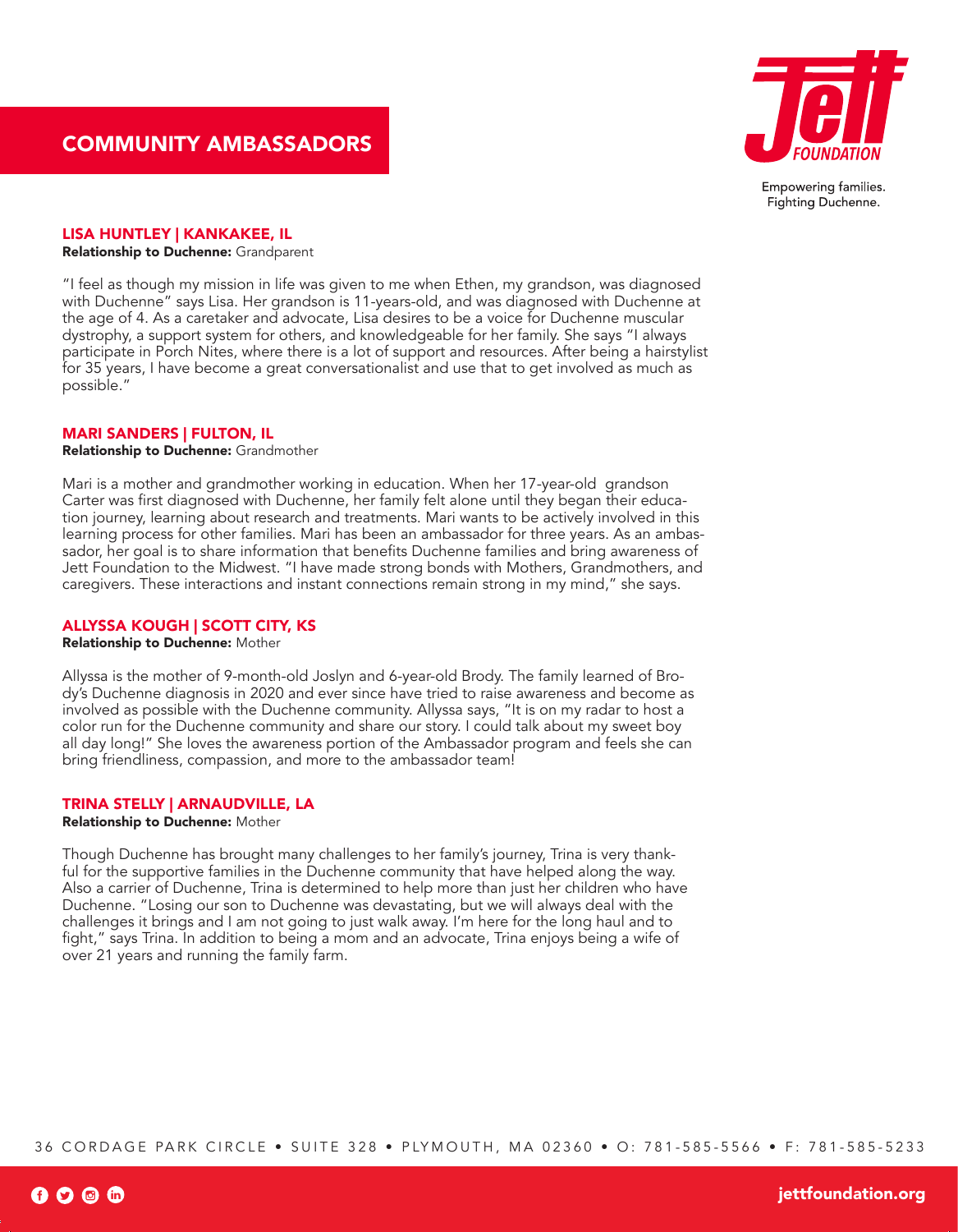

## JESSICA ROWND | LULING, LA

Relationship to Duchenne: Mother

Jessica's oldest son, Wyatt, was diagnosed with Duchenne in 2007 at just 15 months old. She is a registered nurse and worked in pediatrics for about 6 years until Wyatt was diagnosed. Jessica slowly changed career paths to fit the changes they have gone through as his disease progresses. Working from home has strengthened their relationship more than she could have imagined. Jessica loves being an ambassador for Jett Foundation, and has been for 4 years. She has met tons of people and looks forward to meeting others and helping make their journey a little easier. As a Jett ambassador, Jessica hopes to bring awareness, love, and respect to the DMD community.

## MARK PARISI | FRANKLIN, MA

### Relationship to Duchenne: Father

A dad of two boys with Duchenne, Mark hopes to continue participating in community events and growing the number of ambassadors who are Duchenne fathers. His sons, Caeden and Devin, enjoy participating in Camp Promise, Rare Disease Day, and New England Patriots Training Camp. Mark says "I am very passionate about giving my boys the best life possible and raising awareness for all that have Duchenne muscular dystrophy."

## STEPHANIE HOWIE | PLYMOUTH, MA

Relationship to Duchenne: Mother

Stephanie says her life goal and drive is doing anything to help the Duchenne community. Jett Foundation was her first contact after her one-year-old son Giovanni was diagnosed with Duchenne muscular dystrophy. Since then, Stephanie has attended family workshops, Porch Nites, and more. She is most looking forward to being the eyes and ears that bring back helpful information to support Jett's resources.

## MELISSA LIDIC | FALLSTON, MD

## Relationship to Duchenne: Mother

Melissa is a mom of two. Her 16-year-old son, Owen, was diagnosed with Duchenne when he was only three months old. His diagnosis caused her to pivot into the nursing career she has now. Melissa has been very involved in the Duchenne community, and acted as a family liaison to newly diagnosed families. Melissa is excited to be joining other Jett Foundation Community Ambassadors, and connecting with others in the community. "After finding Jett Foundation, I quickly realized this was the organization at the epicenter of trying to take care of the FAMILY." She has even made her own Facebook group that connects Duchenne families in Maryland.

## LAURA MCRITCHIE | FLINT, MI

#### Relationship to Duchenne: Mother

Laura is an avid runner, hiker, and an all around outdoor enthusiast. She has a passion for photography, painting, and spending time with her three children. Laura also works as a Health Educator in her community. Her son Noah, 22-years-old, was diagnosed with Duchenne at the age of 5 in 2003, which was the first time Laura and her family learned of Duchenne. He is her drive, motivation, and inspiration. Some of Laura's favorite memories include speaking to bio pharmaceutical companies, attending the NORD conference, and being a panelist at Rare Disease Day in Boston. As a Jett ambassador, she looks forward to being a presence for those with Duchenne who are not in trials.

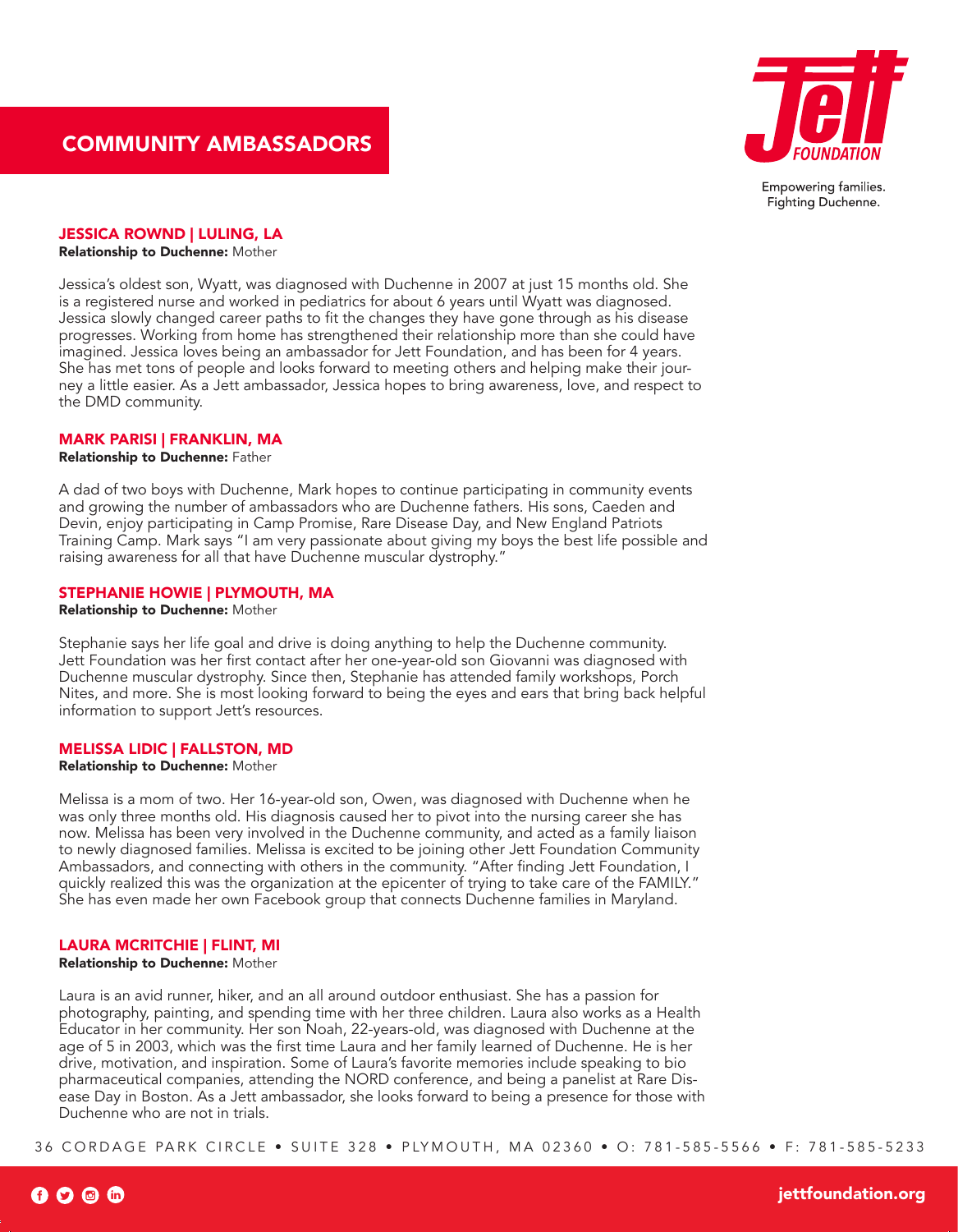

#### HOLLY ALDERINK | MUSKEGON, MI

#### Relationship to Duchenne: Mother

Holly is a mom to her 12-year-old son Chase, who is diagnosed with Duchenne. In the com-<br>munity I live in, Duchenne or muscular dystrophy is not something people know a lot about or talk about," says Holly. As a new Community Ambassador, Holly is looking forward to bringing awareness to Duchenne and support for others on the same journey.

## SUSAN BUELTMANN | DARDENNE PRAIRIE, MO

#### Relationship to Duchenne: Mother

Susan's son, Stephen, was diagnosed with both autism and Duchenne at a very young age. Stephen's recent and unfortunate passing has pushed Susan to continue her Duchenne community participation by staying involved with programs like her son was. They enjoyed Camp Promise, Porch Nites, awareness days, and sharing their knowledge with other Duchenne families! "Stephen and I enjoyed the camaraderie of Jett Foundation and its events. Jett Foundation is about the people, not just the science" she says.

## BROOKE RIENER | NEOSHO, MO

```
Relationship to Duchenne: Mother
```
As a mother to Landyn, a 12 year old with Duchenne, Brooke wants to help other parents and schools understand more about muscular dystrophy. She says "I have my CDA and am CPR certified, but I still would do anything to help other families work through this disease and educate myself even more."

# JESSICA CAMPBELL | HENDERSONVILLE, NC

#### Relationship to Duchenne: Mother

"Focus on the positive. Find humor in situations." This is what Jessica tries to follow. Jessica's son, Javon (15), is affected by Duchenne and diagnosed at the age of 8. A tight knit family of four, Jessica's family enjoys family movie nights, nights around the fire pit and focusing on quality of life. Some of her favorite memories being part of Jett Foundation include Porch Nite and observing Javon at Camp Promise. As a Jett ambassador, she hopes to spread awareness of Jett Foundation and how we pour back into those we serve!

## STACI DIROCCO | PELHAM, NH

#### Relationship to Duchenne: Mother

Staci is a single-mother to two boys with Duchenne muscular dystrophy. She is a licensed nursing assistant, learning the ins-and-outs of Duchenne. Recently, she has been a community ambassador for two years. She is looking forward to making connections with other parents and caregivers who have kids with Duchenne.

# ANTHONY DEVERGILLO | BEDMINSTER, NJ

Relationship to Duchenne: Individual affected by Duchenne

Anthony has done the most to stay optimistic and help other families while living with Duchenne muscular dystrophy. He is an advocate for inclusion, social connections, and accessibility for those that live with disabilities. Of all the Jett Foundation programs, Anthony enjoys Camp Promise the most: "I love Camp Promise and that it allows for people who live with Duchenne to take a break from their disease, try new things, make new friends, and have fun!" He is excited to continue to assist other Duchenne families with whatever they may need!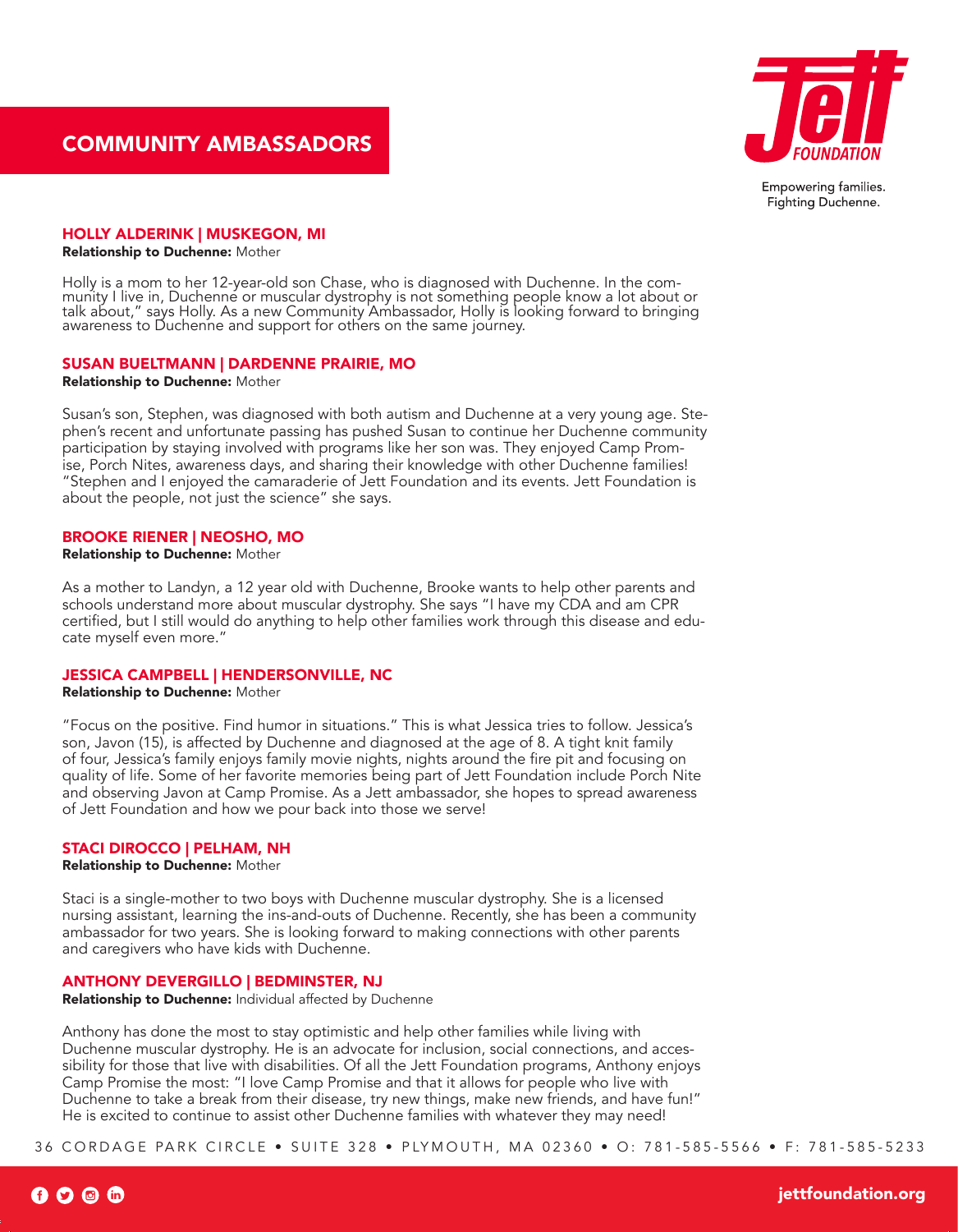

# ASHLEY LESHURE | PENN YAN, NY

Relationship to Duchenne: Mother

Ashley is the mother of Carter and Chase, two boys who have Duchenne. She dove into the nursing field out of reaction to her boys' diagnosis, looking to find more answers and prepare for caretaking: "Obtaining my Bachelor of Science in Nursing has led me to becoming a fierce advocate for my boys. I teach all of the new school faculty about Duchenne each Fall," says Ashley. She believes being a Duchenne mom is very powerful within itself, and combining that with her nursing makes for the ultimate point person for her sons.

## ROSALIE CALLAHAN | RONKONYOMA, NY

Relationship to Duchenne: Mother

Rosalie is a mom to two boys, Christopher (15) who was diagnosed with DMD, and Dominic (11). She has also been married to her husband Chris for 17 years. When she isn't spending time with her family, she is a pediatric Occupational Therapist (OT) working in a school, as well as in kids homes that are medically fragile and can not attend school. Rosalie has been a Community Ambassador for one year. She hopes to provide support emotionally and mentally to anyone that reaches out. Her favorite moment has been helping others learn about the Jett Giving Fund program. "Being able to offer hope in the midst of chaos is an amazing feeling," she says.

#### HEATHER FITZGERALD | EATON, OH

Relationship to Duchenne: Mother

Heather, her 9-year-old son Jase, and his father Aaron enjoy being outdoors, spending time together, and drag racing. Heather says "It would be an honor to represent Jett Foundation as a community ambassador and to reach out to families in need as a guide for comfort." Her favorite elements of the Duchenne and Jett Foundation communities are Rare Disease Day, World Duchenne Awareness Day, conferences, and Porch Nites.

## YULAUNDA KISER | MONROE, OH

Relationship to Duchenne: Mother

Yulaunda is a mom to her 12-year-old son William who is diagnosed with Duchenne, and transitioning into a wheelchair full-time. Almost two years ago, Yulaunda took part in Jett Foundation's Accessible Vehicle Program and received a mobility van. "It has changed our lives tremendously," says Yulaunda. Now, Yulaunda has been a Community Ambassador for one year, assisting other families in their journey. She hopes to provide as much knowledge to families, while learning new information along the way. "It's a scary place to be, but we are stronger together," she says.

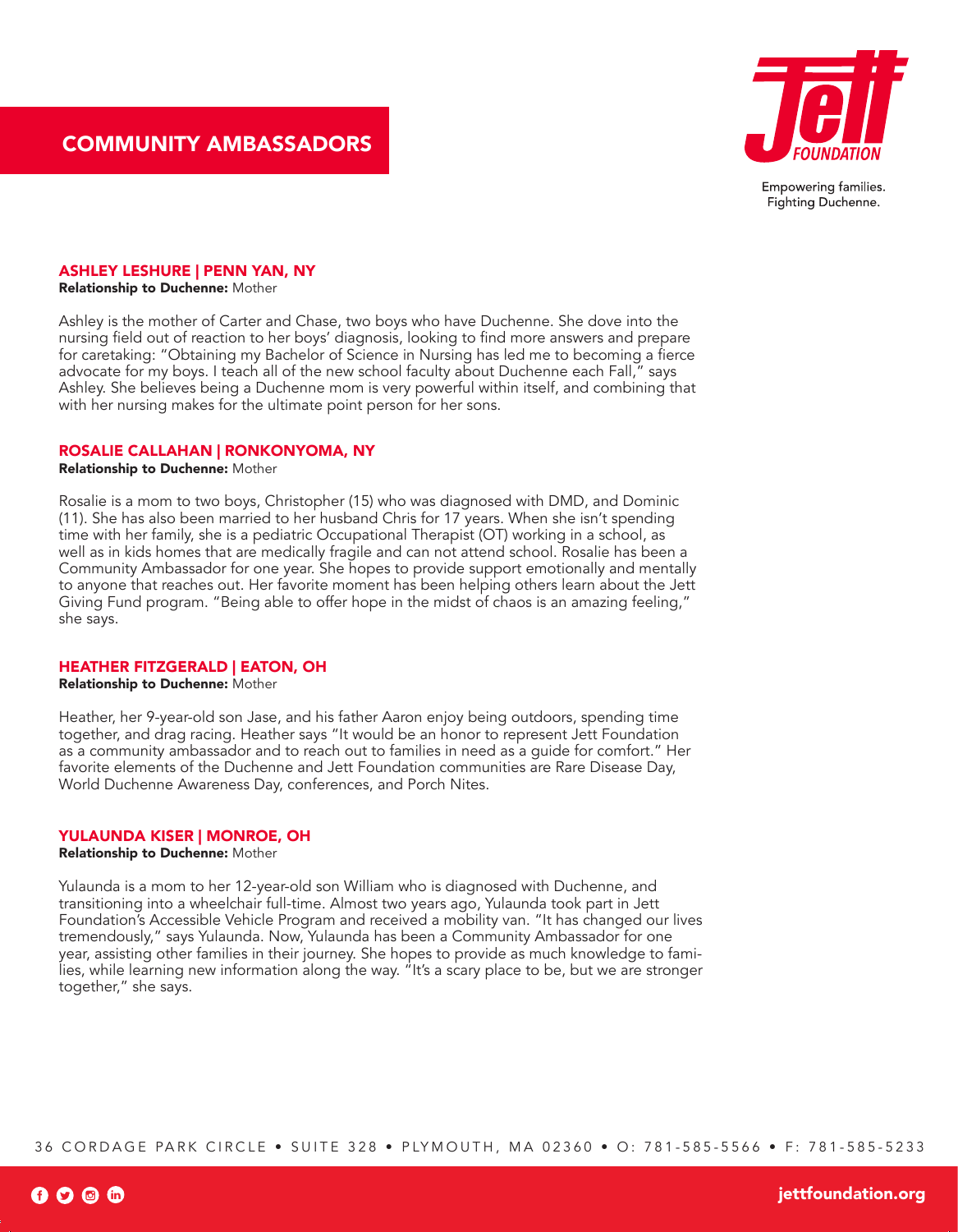

## TRACEY BRINKLEY | WAYNESBORO, PA

Relationship to Duchenne: Mother

Tracey is the mother of Ayden, a 7-year-old who was diagnosed with Duchenne in 2021. "I want to help raise funds and awareness for Duchenne, '' says Tracey. Tracey has connected with the Duchenne community through Jett Giving Fund, Porch Nites, and World Duchenne Aware-<br>ness day. She says, "Porch Nite helped me know where to turn for more information and learn more about Duchenne." Tracey is studying to become a child advocate in schools. She wishes to help families navigate IEPs and 504 plans.

## PERLITA HAINS | LEBANON, PA

Relationship to Duchenne: Mother

Perlita's youngest son, 15-year-old Levi, is diagnosed with Duchenne muscular dystrophy. Her family enjoys the annual Jett Ride, where Levi's two older brothers ride for him and bring awareness toward Duchenne muscular dystrophy. Perlita is a very active advocate and voice in the Duchenne community. Perlita helped create Porch Nite and always extends a helping hand to any family in need. "I feel that my knowledge of Duchenne and skills in public speaking are an asset as an ambassador," she says. "I am honored to help and will speak whenever I can about how supportive our community is."

# EMBER THOMAS | CORRY, PA

Relationship to Duchenne: Mother

Ember is a mother to two sons with Duchenne muscular dystrophy. Her sons are 12 and 10 years old. Recently, Ember participated in Jett Foundation's Jett Giving Fund program to obtain safe and accessible transportation for her sons, Rugar and Wyatt. Now, as a Community Ambassador, Ember is hoping to help other parents navigate the journey of Duchenne. One of her favorite programs is Porch Nite because of the connections with other moms she has made. "There is a need to help parents navigate the journey of Duchenne, it is overwhelming when you get the diagnosis and there is very little emotional support to help the parents," she says.

# JILLIAN MOORE | COLUMBIA, TN

Relationship to Duchenne: Mother

Jillian's son Aiden is 9-years-old and was diagnosed with DMD at the age of three. He is the light of her life and she puts being a mom first. She comes from a medical background but has put that on standby to care for Aiden. She is passionate about carrier issues and making sure moms get the care they need so they can be strong and healthy. Jillian has been an ambassador for 4 years. Some of her favorite memories of being involved with Jett Foundation are meeting other ambassadors, Porch Nite, attending the rare disease summit in Washington D.C., and meeting countless families along the way. She looks forward to continuing helping new families navigate through diagnosis and being able to share her family's clinical trial participation journey.